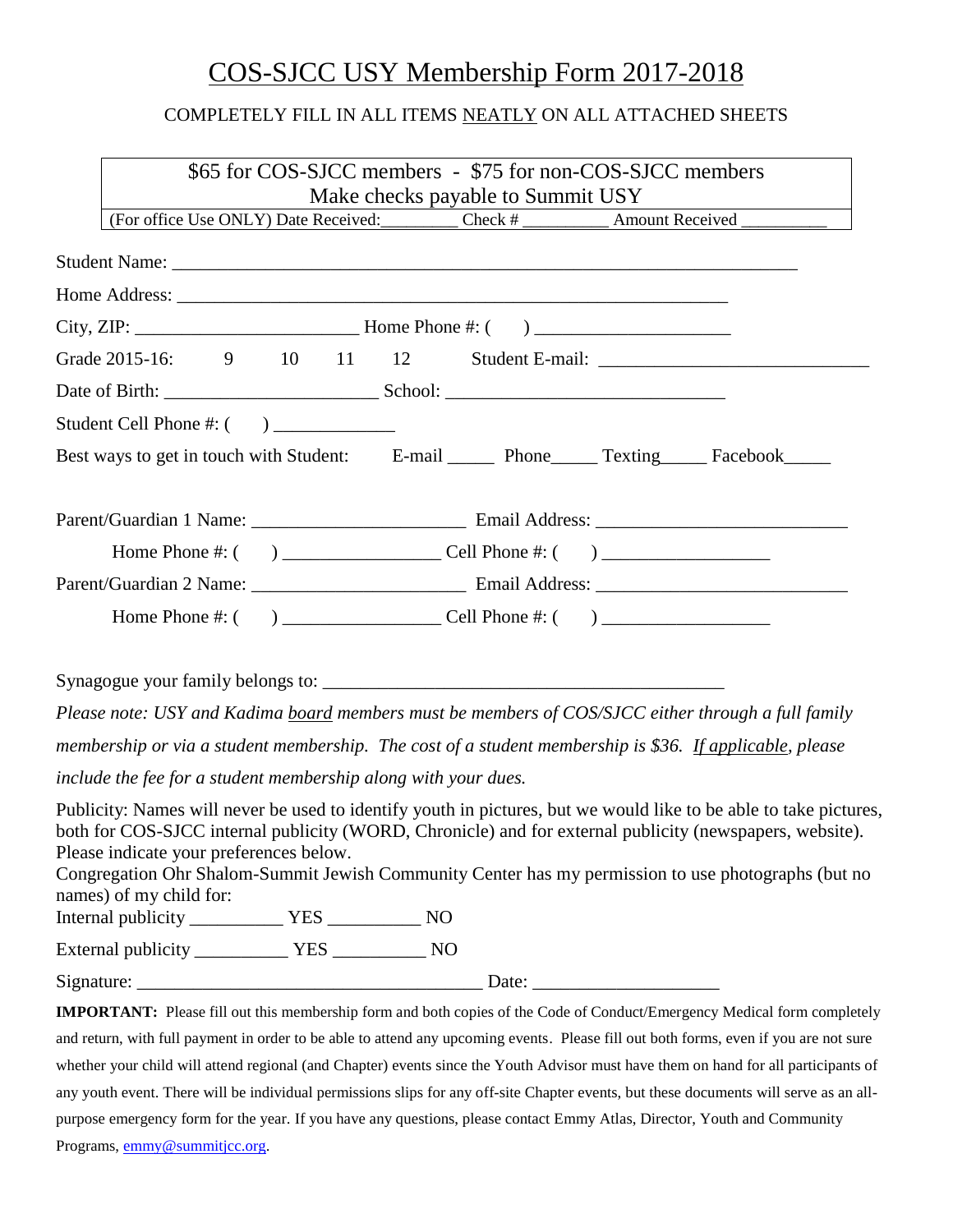## **CODE OF CONDUCT/EMERGENCY MEDICAL FORM FOR ALL COS-SJCC USY/KADIMA EVENTS**

YOUTH ADVISOR MUST HAVE A COPY OF THIS FORM IN ORDER FOR MEMBER TO ATTEND ANY COS-SJCC YOUTH PROGRAMS

| NAME:                             | <b>BIRTH DATE:</b>     |          |
|-----------------------------------|------------------------|----------|
|                                   |                        |          |
| ADDRESS:                          |                        |          |
|                                   | $\cap$ tt $\mathcal V$ | ZIP CODE |
| PARENT/GUARDIAN TELEPHONE NUMBER: |                        |          |

#### **PLEASE READ AND SIGN THIS CODE OF CONDUCT**

In connection with any Chapter program, including travel to and from such program:

- 1. There is to be no smoking.
- 2. There is to be no possession or use of any narcotics, marijuana, other illegal drugs or prescription drugs not prescribed for the user.
- 3. There will be no possession or consumption of any alcoholic beverages.
- 4. There will be no shoplifting or any other theft of any kind.<br>5. If a USYer/Kadimanik is caught in possession of/or using all
- If a USYer/Kadimanik is caught in possession of/or using alcohol or illegal drugs, parents will be called to immediately pick up their child. The Chapter reserves the right to impose sanctions in connection with this or any other improper behavior as it sees fit.
- 6. Each participant is expected to maintain proper decorum and attitude during the entire program. Disruptive behavior (including, among other things, inappropriate sexual behavior) will not be tolerated. Your parents will be responsible to pay for any damage you may cause.
- 3. Each participant is expected to conduct him/herself appropriately as a Conservative Jew (including through the observance of Shabbat and Kashrut), in accordance with applicable standards of the Law and Standards Committee of the Rabbinical Assembly and/or the local Rabbinical Authority.
- 4. The USY or Kadima Advisor, in consultation with the COS-SJCC Youth Chairs, reserves the right to enforce other rules relating to the integrity of the COS-SJCC Chapter Youth Program and/or the health, safety or welfare of it's participants.

I have read these rules and understand them fully. I certify that I will adhere to this Code and will conduct myself in a manner reflecting credit upon my chapter, congregation and community and myself. Any violation of this code of conduct may result in the participant being sent home at his/her parents' expense. The Youth Advisor has the sole discretion to send a participant home.

SIGNATURE OF USYer/Kadimanik

I example 2 and the parent/guardian of  $\blacksquare$ , a minor, who will be participating in the COS-SJCC chapter USY/Kadima programs, do hereby certify that I have read the Code of Conduct set forth above. I do hereby agree that if my child who has signed the above Rules of Conduct fails to adhere to the Code, then in such event those persons in charge of the program may ask for a parent to pick up their child. I understand that the COS-SJCC Youth Advisor would be acting to ensure the safety of the child and the other participants in the program.

I have been made aware of the fact that the events in which my child is participating may be photographed by either amateur or professional photographers that the photographs taken may be used both for purposes of reporting on the event or for such other use as COS-SJCC or Hagalil USY/Kadima organizations may determine. I have no objection to the pictures taken being used at any time for promotional use. It is my understanding that by signing this document I consent to the use of the pictures just referred to.

SIGNATURE OF PARENT DATE

#### **Please provide details for applicable items pertaining to your child.**

INSURANCE CO. POLICY NUMBER

NOTE: ALL USYERS/KADIMANIKS MUST HAVE MEDICAL INSURANCE IN ORDER TO PARTICIPATE IN PROGRAMS:

| <b>EMERGENCY CONTACT PERSON</b>                                                                                                                                                                                              | <b>EMERGENCY PHONE #</b> | (not a parent) |
|------------------------------------------------------------------------------------------------------------------------------------------------------------------------------------------------------------------------------|--------------------------|----------------|
| Allergies (Food, drug, insect or substance)<br>Current Medication( $\bar{s}$ ) or Medical Treatment<br>Recent illness, injury or surgery<br>Disability, chronic illness or condition<br>Activity restriction or modification |                          |                |

#### **STATEMENT AND EMERGENCY AUTHORIZATION**

I (the parent or legal guardian) of the applicant state that he/she is in good/normal health and has no physical or mental handicaps that would interfere with full participation in the program and has my permission to enga of the participant, or the emergency contact person listed above. In the event I cannot be reached, I hereby give permission to the physician selected by the COS-SJCC USY/Kadima Youth Advisor, or his/her designee, to hospitalize, to secure proper and ongoing treatment and to order injection, anesthesia, or surgery for my child as<br>named above. I am aware that this form may be photocopied

**SIGNATURE OF PARENT OR LEGAL GUARDIAN PRINT NAME: \_\_\_\_\_\_\_\_\_\_\_ DATE:**